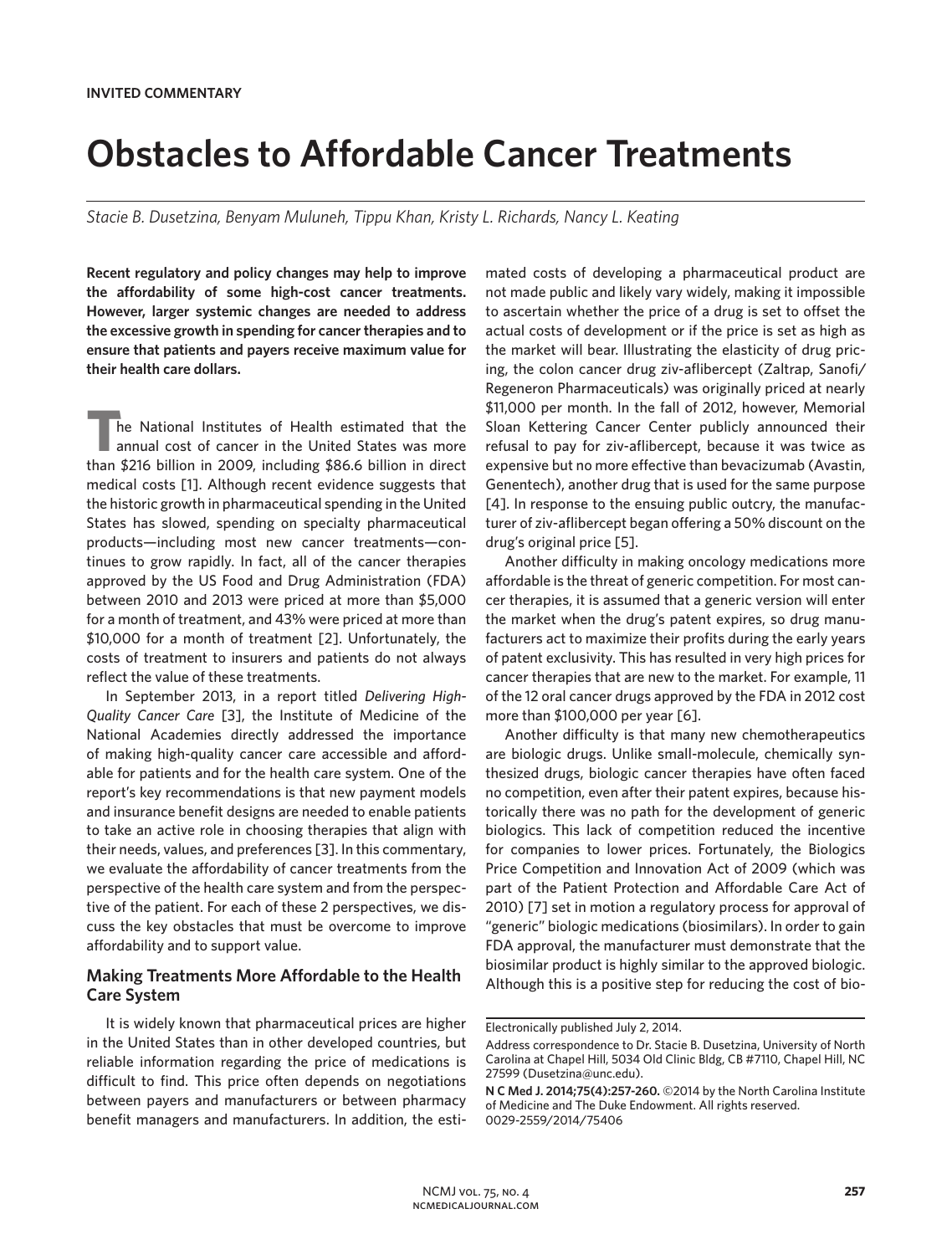logics, these therapies may pose special challenges because of the complexity both of the products themselves and of the manufacturing process [8]. If manufacturers are required to replicate clinical trial data to prove biosimilarity, the magnitude of savings generated from traditional generic medications likely will not be realized in this market.

Perhaps one of the most significant obstacles to making cancer treatments more affordable is the inability of public insurers (primarily Medicare) to negotiate for lower drug prices [9]. For example, in the Medicare Prescription Drug, Improvement, and Modernization Act of 2003, Medicare was explicitly prohibited from negotiating pharmaceutical prices for Medicare Part D prescription drug plans [10]. Moreover, anticancer therapies are considered a protected class under Medicare Part D, meaning that plans must cover all therapies in the class. Manufacturers thus have little incentive to reduce prices in order to be included in formulary lists. Although these rules were established to protect patients' access to therapies, a consequence has been less competition on price within the protected categories.

#### **Making Treatments More Affordable to Patients**

Historically, chemotherapy was largely obtained via infusion in physician offices and clinics, where patients often paid only an outpatient visit copayment; there was usually no additional fee for the infused drug itself [11, 12]. However, the landscape for cancer pharmacotherapy is changing. Since 2000, approximately 40% of new cancer drugs approved by the FDA have been oral therapies [13]. Research suggests that patients prefer oral therapies to infused therapies due to the ease of administration [14, 15]. However, oral cancer therapies can be extremely expensive for patients, because they are reimbursed through a patient's pharmacy benefits rather than through his or her medical benefits. Depending on the structure of their pharmacy benefits, patients often face high cost sharing, including high copayments or coinsurance requirements [16, 17]. Medicare beneficiaries may be particularly vulnerable to high cost sharing for prescription medications, because Medicare Part D includes most oral oncologics in its specialty tier, and many plans require that patients pay 33% of the cost of these drugs [18].

High out-of-pocket costs have been cited as one possible reason for inadequate use of oral cancer therapies [19, 20]. For example, chronic myeloid leukemia is a condition for which even small lapses in adherence are associated with poor outcomes. A recently published study coauthored by S.B.D. [19] found significant variation among privately insured patients in out-of-pocket expenditures for a 30-day supply of therapy. Costs to patients ranged from \$0 to more than \$4,000, with 6.5% of privately insured patients paying more than \$500 for a single prescription refill, or more than \$6,000 yearly. Further, higher copayments were associated with a 70% increase in the risk of discontinuing therapy and a 42% increase in the risk of having inadequate adherence to therapy during the first 6 months of treatment [19]. High cost sharing for oral oncology drugs is also associated with abandonment of new prescriptions at the pharmacy; one study found that the odds of abandoning a prescription were more than 4 times greater for patients paying more than \$500 in out-of-pocket costs compared with those paying \$100 or less [21]. Clearly, therapeutic benefit will only be gained if a patient is able to access the therapy and take it as required.

## **Policy Changes That May Improve the Affordability of Oral Cancer Drugs**

There are several important changes under way that may improve the affordability of prescription medications. First, the Affordable Care Act places limits on out-of-pocket costs for patients enrolled in private health insurance plans, and spending on prescription medications is included when calculating those costs; for 2014, the out-of-pocket maximums are \$6,350 for an individual and \$12,700 for a family [22]. Historically, prescription medications were excluded from these maximums, exposing patients to unlimited pharmaceutical spending. However, premiums are not included in these out-of-pocket calculations, and the maximum limits do not apply to "grandfathered" health plans. Further, patients whose pharmacy and medical benefits are administered by different companies will not benefit from the cap until at least 2015, while plans work out processes for calculating these patients' out-of-pocket maximums [22].

Another part of the Affordable Care Act addresses the Medicare Part D coverage gap known as the "doughnut hole." In 2014, Medicare beneficiaries are required to pay 47.5% of the branded drug price during the coverage gap in their Part D drug plans; this amount is set to decrease over the next several years, and patient cost sharing will be reduced to 25% of the branded drug price by 2020 [23]. However, it should be noted that branded oral cancer therapies can cost nearly \$10,000 per month, so patients may face substantial cost sharing even after they reach the catastrophic phase of coverage.

By early 2014, 28 states and the District of Columbia had passed parity laws for oral cancer drugs, which ensure that patients pay no more for oral cancer therapies than they pay for intravenous therapies offered by the same health plan. Currently, the legislation applies only to patients living in states that have passed such laws who have health insurance that is purchased by their employer from an insurance company (ie, fully insured health plans). Discussions about such parity laws are currently under way in North Carolina. In May 2013, the North Carolina House of Representatives amended House Bill 609, the North Carolina Cancer Treatment Fairness Act, to cap patients' monthly out-ofpocket expenses for oral chemotherapy at \$300 per prescription. This legislation is currently awaiting consideration by the North Carolina Senate [24].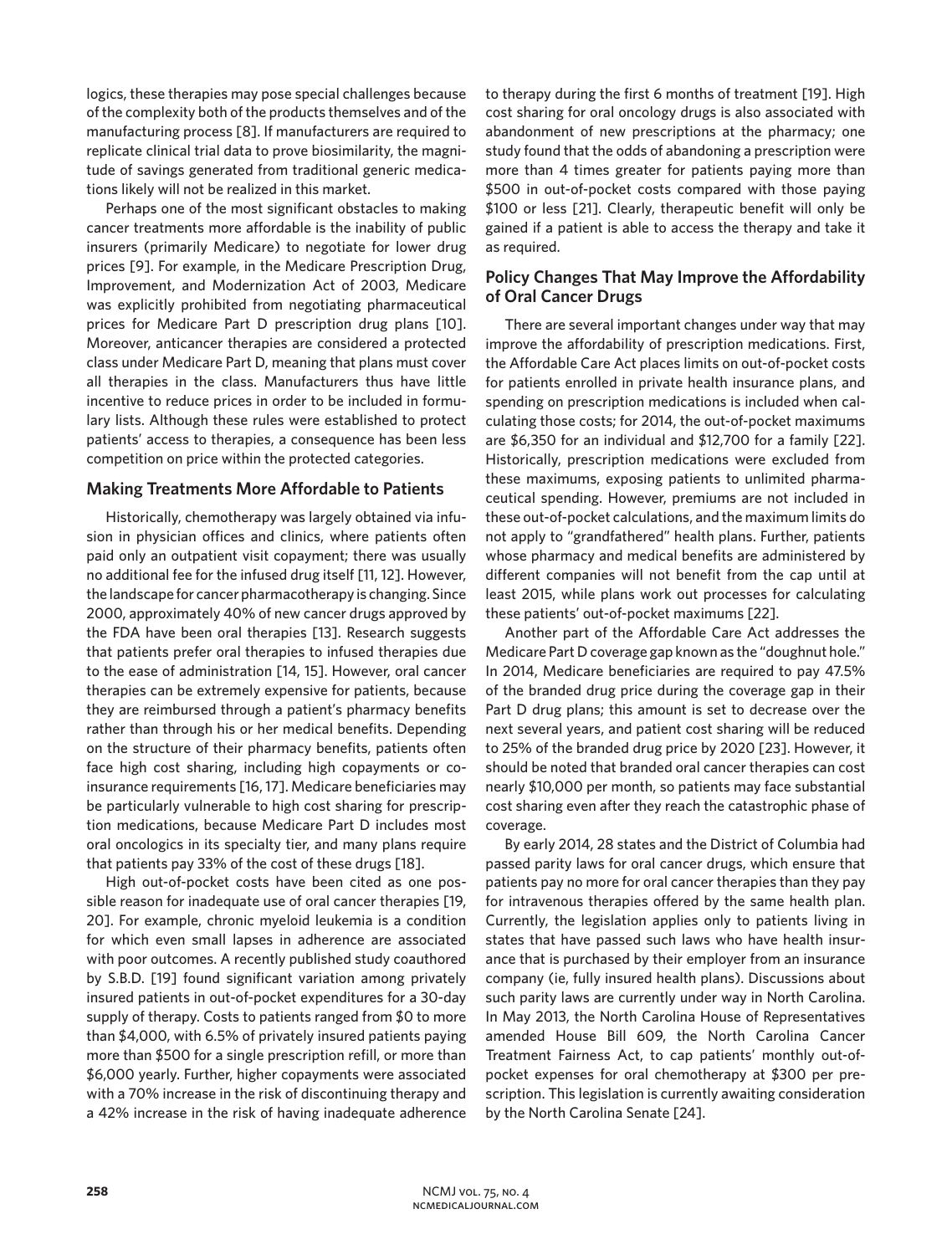On a national level, the Cancer Drug Coverage Parity Act of 2013 was introduced in the US House of Representatives in April 2013 [25], and the Cancer Treatment Parity Act of 2013 was introduced in the US Senate in December 2013 [26]. If enacted, these bills would standardize coverage across states by mandating parity for oral cancer therapies covered by privately insured health plans in the United States, including plans covered by the Employee Retirement Income Security Act. Notably, none of the existing or pending parity legislation applies to Medicare or Medicaid, which are the largest payers for cancer health services in the United States.

### **Alternative Strategies for Improving the Affordability of Cancer Drugs**

There have been major advances in cancer pharmacotherapy—including the development of several targeted therapies that have revolutionized the treatment of specific cancers—but many therapies still provide only minor gains in life expectancy. This is particularly true for the many cancer therapies that are approved to treat metastatic and/or late-stage cancers, where curative intent is no longer the goal. In this setting, pricing appears to be unrelated to actual benefits gained [27], because many very expensive treatments extend life by only a few weeks. For example, regorafenib (Stivarga, Bayer HealthCare) is an oral chemotherapy agent that was recently approved for treatment of metastatic colorectal cancer; this drug prolongs survival by only 1.4 months compared with placebo (6.4 months versus 5.0 months) [28], and it costs nearly \$10,000 per month [29].

Understanding the extent to which high-cost treatments affect patients' quality of life is important for evaluating their value to patients and to society. From the patient perspective, these costs can represent considerable financial hardships for themselves and their families, including bankruptcy [30-32]. From the system-level perspective, creative solutions include the adoption of value-based pricing and the use of "meaningful clinical benefit" thresholds to establish fair pricing of treatments [33, 34]. However, such strategies remain challenging to implement due to public pressure and concerns about health care rationing. Moreover, there is evidence that many patients with metastatic cancers value high-cost specialty medications and continued treatment, even when those therapies offer limited benefits [35, 36]. This situation can create tension between patients, who often want continued treatment for incurable diseases, and payers, who must determine which therapies to cover and how generously to reimburse these products.

In summary, there is widespread agreement that the trajectory for health care spending in the United States is unsustainable; however, there is a resistance to restricting coverage for cancer-related treatments. Recent policy changes may help to improve the affordability of some high-cost drugs, but the costs still remain too high for many patients. Despite the appeal of value-based insurance designs, such efforts have met with strong resistance in the United States. Payers have been reluctant to place restrictions on any cancer treatments, but *not* prioritizing coverage for the most effective therapies may result in increased costs for all therapies. Thus we need to better understand the value of high-cost drugs and to assess whether value-based insurance designs could improve affordability and access to the drugs that are most likely to benefit patients. NCM

**Stacie B. Dusetzina, PhD** assistant professor of medicine, Division of General Medicine and Clinical Epidemiology, UNC School of Medicine; assistant professor of public health, Department of Health Policy and Management, UNC Gillings School of Global Public Health; member of the UNC Lineberger Comprehensive Cancer Center; research fellow, Cecil G. Sheps Center for Health Services Research, University of North Carolina at Chapel Hill, Chapel Hill, North Carolina.

**Benyam Muluneh, PharmD** clinical pharmacist practitioner, Department of Hematology/Oncology and Department of Pharmacy, UNC Health Care; adjunct assistant professor, UNC Eshelman School of Pharmacy, University of North Carolina at Chapel Hill, Chapel Hill, North Carolina. **Tippu Khan, PharmD** assistant professor, UNC Eshelman School of Pharmacy, University of North Carolina at Chapel Hill; clinical specialist, Hematopoietic Cell Transplantation, UNC Hospitals and Clinics, Chapel Hill, North Carolina.

**Kristy L. Richards, PhD, MD** member of the UNC Lineberger Comprehensive Cancer Center; assistant professor of medicine and genetics, Division of Hematology/Oncology, UNC School of Medicine, University of North Carolina at Chapel Hill, Chapel Hill, North Carolina. **Nancy L. Keating, MD, MPH** associate professor of medicine, Department of Health Care Policy, Harvard Medical School; associate physician, Division of General Internal Medicine, Brigham and Women's Hospital, Boston, Massachusetts.

#### **Acknowledgments**

Potential conflicts of interest. S.B.D. is supported by the National Institutes of Health's Building Interdisciplinary Research Careers in Women's Health (BIRCWH) K12 Program and by the North Carolina Translational and Clinical Sciences Institute (UL1TR001111). B.M. has received funding from Pfizer and Amgen for unrelated research projects. K.L.R. is supported by a Mentored Research Scholar Grant in Applied and Clinical Research (MSRG-12-086-01-TBG) from the American Cancer Society. She is also on the board of The Leukemia & Lymphoma Society (LLS), has advocated for oral chemotherapy parity in the US Congress for the LLS, and received travel funding from Bristol Meyers Squibb and the American Cancer Society within the past year. N.L.K. attended the Economics of Innovation Workgroup Meeting sponsored by the LLS in January 2014. T.K. has no relevant conflicts of interest.

#### **References**

- 1. American Cancer Society (ACS). Economic impact of cancer. ACS Web site. http://www.cancer.org/cancer/cancerbasics/economic -impact-of-cancer. Accessed April 18, 2014.
- 2. Memorial Sloan Kettering Cancer Center. Cost of cancer drugs. Memorial Sloan Kettering Cancer Center Web site. http://www .mskcc.org/research/health-policy-outcomes/cost-drugs. Accessed June 11, 2014.
- 3. Committee on Improving the Quality of Cancer Care: Addressing the Challenges of an Aging Population; Board on Health Care Services. Delivering High-Quality Cancer Care: Charting a New Course for a System in Crisis. Washington, DC: The National Academies Press; 2013.
- 4. Bach PB, Saltz LB, Wittes RE. In cancer care, cost matters. New York Times. October 14, 2012:A25. http://www.nytimes.com /2012/10/15/opinion/a-hospital-says-no-to-an-11000-a-month -cancer-drug.html?\_r=0. Accessed April 18, 2014.
- 5. Pollack A. Sanofi halves price of cancer drug Zaltrap after Sloan-Ket-